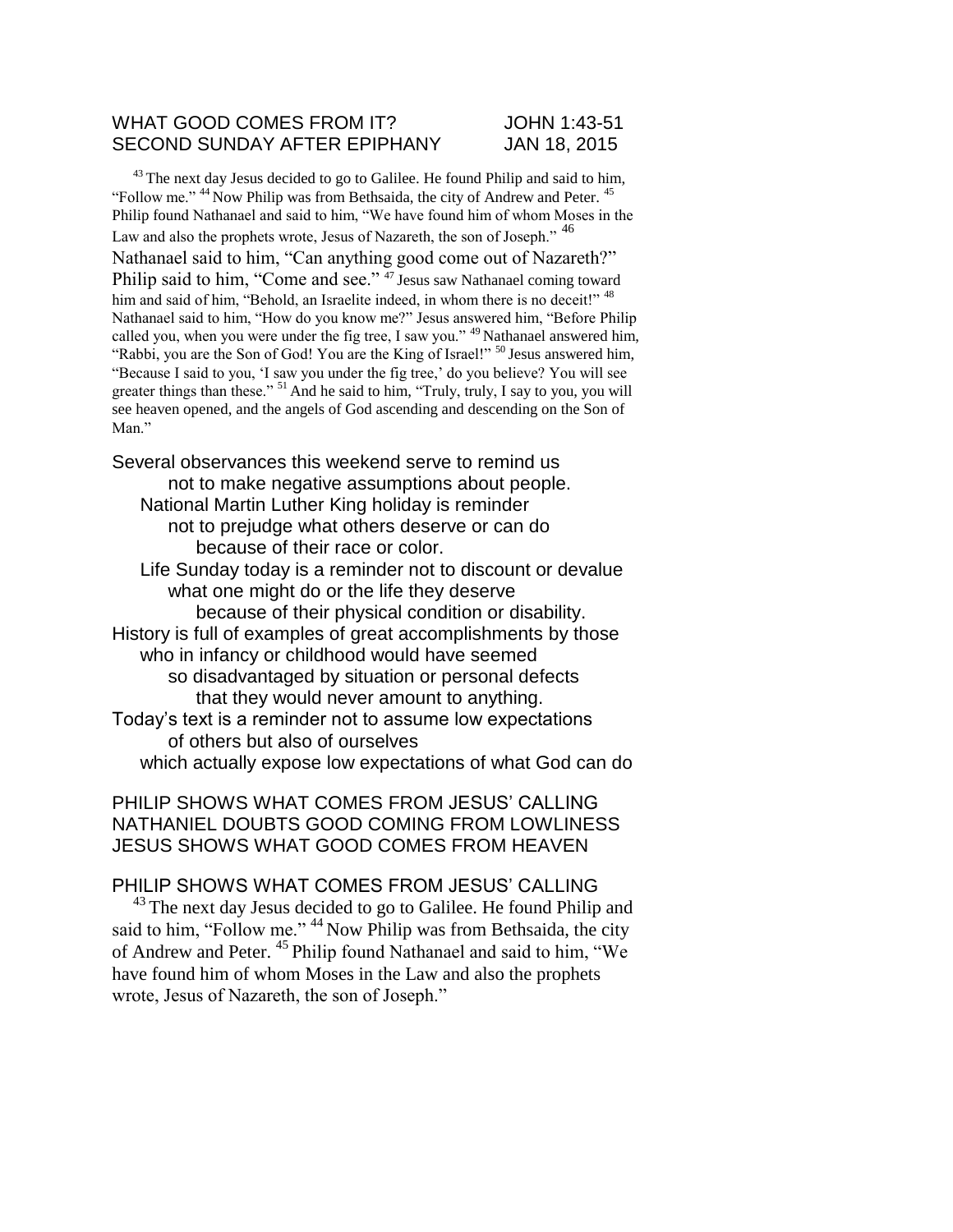It looks like Jesus just walks up to guy named Philip and out of the blue says "follow me." would you expect someone to just do that? Maybe not. But John hints that there is more going on behind the scenes than is apparent on the surface. In verses before this John the Baptist is pointing to Jesus. One of his disciples, Andrew, ends up following Jesus. Andrew tells brother, Simon, about him & he does too. Jesus seems to already know about Simon too. Right off he gives him new name, Peter, meaning rock. Text tells us Philip is from same town as Andrew & Peter Would you think they say nothing to him about Jesus? This is one of very few references in Bible to Philip. Another is when people come to him & want to meet Jesus. But first he goes off and finds Andrew, then together they take the others to Jesus. There is a pattern here. On one hand it looks like Philip is one of those people who is either so unsure of himself or so social that he can't do anything just by himself. Maybe you wouldn't expect one like this to become much of a leader, but Jesus does. Another side of this pattern shows that he is indeed a leader. From very beginning, he & Andrew lead others to Jesus. He tells Nathaniel: We have found Jesus. although actually it was Jesus who found him. So, when Jesus says, "Follow me," & he goes for Nathaniel He is following Jesus. He is following his example of going and finding and calling. Throughout this Epiphany season, we are reminded that this is part of being Jesus' disciples for us as well. Living faith leads us to want other to have this life too. There are some families that have not yet "had their Christmas" meaning they have not yet opened presents together to reveal what they got. The real gift of Christmas is Jesus but there are many who have still not had this gift revealed to them. We may hesitate to follow Jesus this way because we have low expectations of ourselves or what will happen. But as Jesus own words, "Follow me" cause it to happen,

the gift of faith comes from Jesus himself.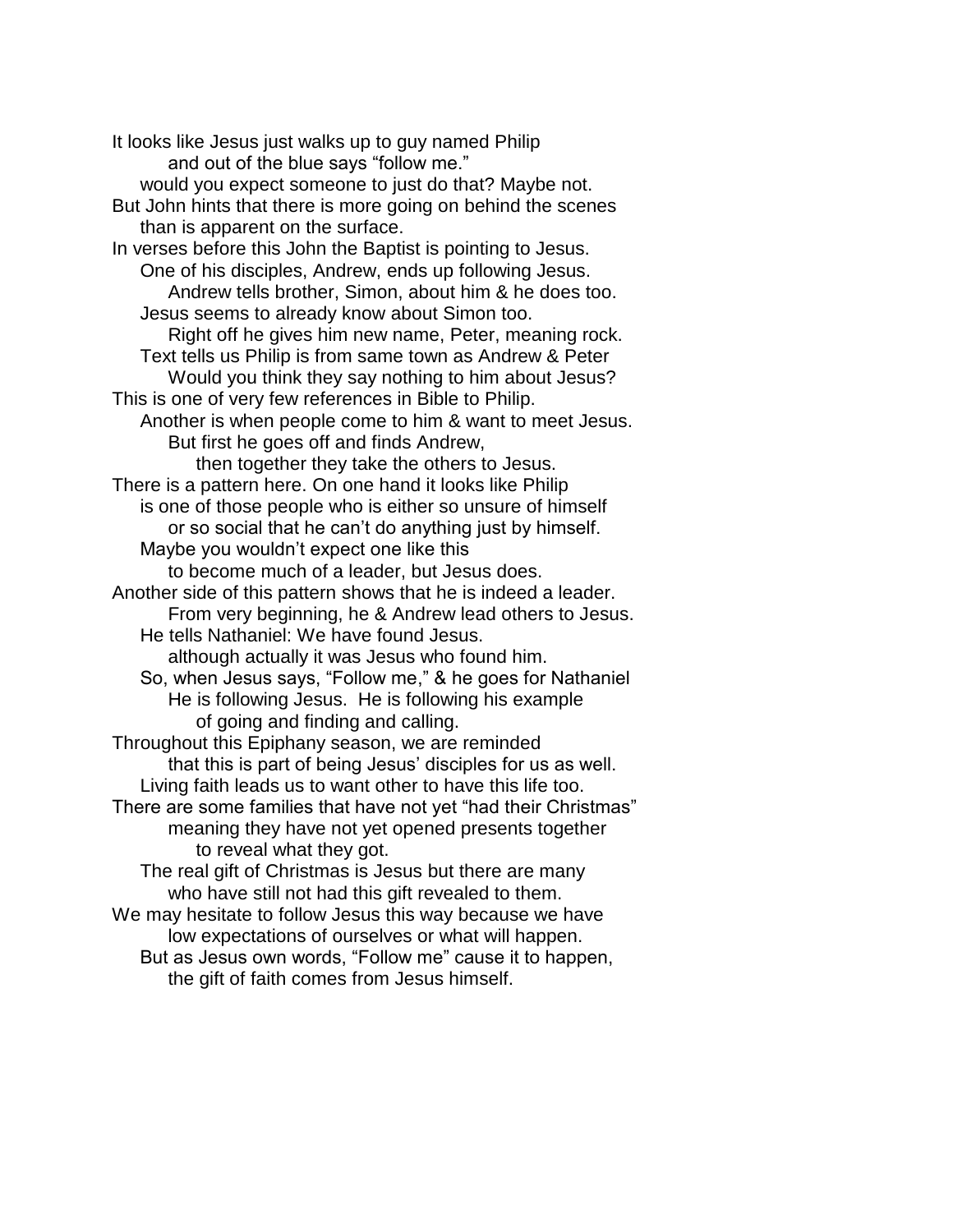we see this when…

NATHANIEL DOUBTS GOOD COMING FROM LOWLINESS <sup>46</sup> Nathanael said to him, "Can anything good come out of Nazareth?" Philip said to him, "Come and see." <sup>47</sup> Jesus saw Nathanael coming toward him and said of him, "Behold, an Israelite indeed, in whom there is no deceit!" <sup>48</sup> Nathanael said to him, "How do you know me?" Jesus answered him, "Before Philip called you, when you were under the fig tree, I saw you."

Nathaniel's initial sour reply might suggest he is a grouch. Jesus puts it positively: In him there is no deceit. He doesn't try to hide anything but just blurts out what he thinks. But maybe, as with Philip, there is more to his story. He is from Cana in Galilee, just over ridge from Nazareth. Maybe it was perennial arch rival Cana looked down on, or maybe it really was a second rate place, or maybe he had left Cana himself because there wasn't much good in any of these little hick towns. Have you ever seen one of those super magnified pictures where you are try to guess what it is? Sometimes when you are too close to something it is hard to see it clearly, in perspective. Maybe that was Nathaniel's problem. Or maybe Nathaniel had low expectations because he had been disappointed before. Why would Philip seek Nathaniel to tell him about Jesus? Maybe he knew he was interested in the Messiah. Jesus describes Nathaniel as sitting under a fig tree. Prophet Micah predicts when God saves his people, everyone will sit under his own fig tree. "Sitting under a fig tree" became a Jewish expression that was slang for sitting and reading the Bible. Nathaniel may have studied prophesies of the Messiah. Maybe, under that fig tree he had once asked God to reveal the truth to him and to send the Messiah. Being "from Cana" was another Jewish slang expression for being a Zealot fighting the Roman occupation. because they thought that was how God's Messianic kingdom would finally come.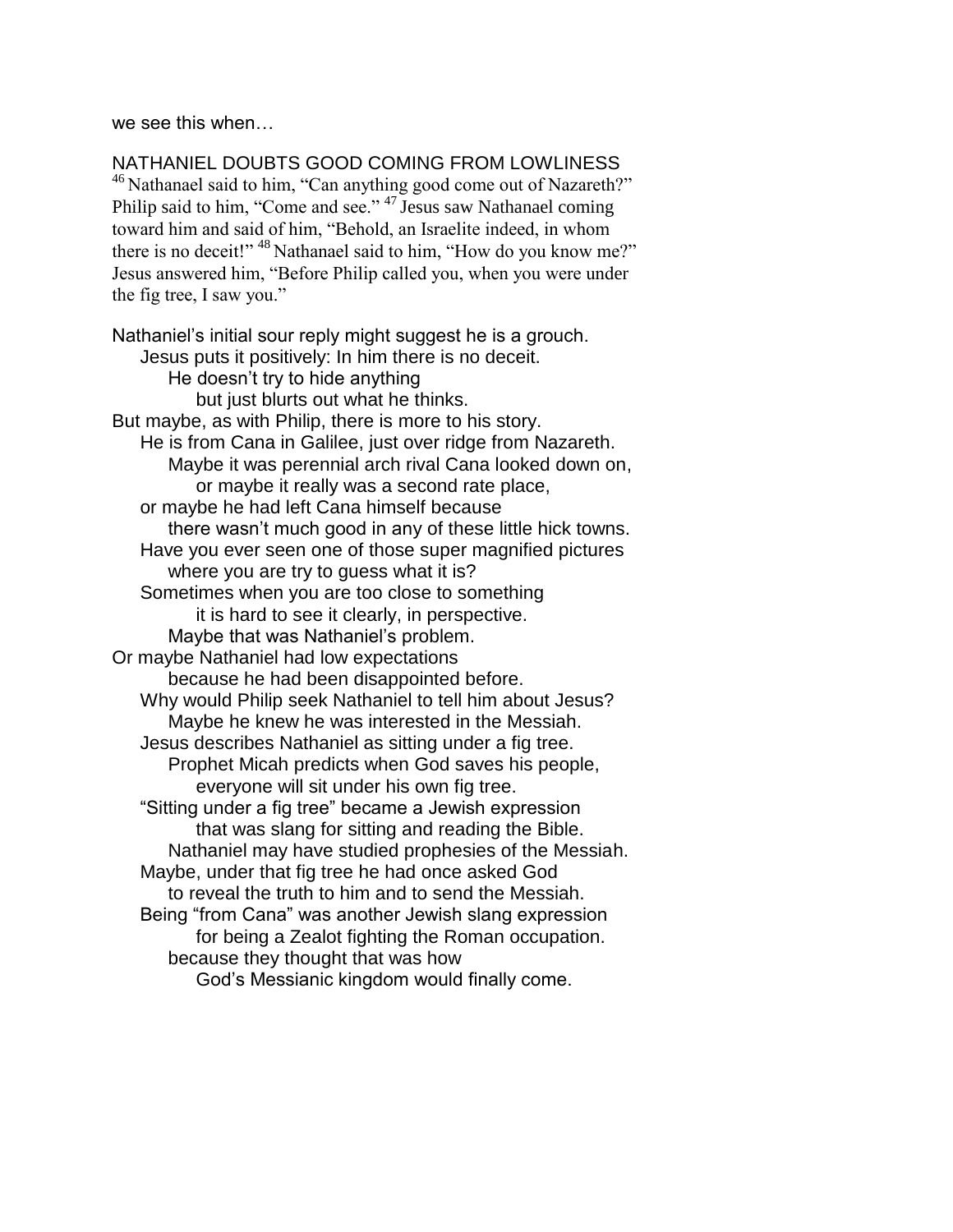Nathaniel may have once been Zealot, fighting losing battle, but was disillusioned with that whole Messianic idea. Notice Philips approach to his friend. He doesn't argue, or get defensive or offended by his rude reply but simply says, "Come and see" Come along with me and let Jesus himself show you. There are those today who may reject what God offers them because of low expectations. What good can come from someone born with disabilities? or in one who becomes severely injured or disabled? What good can come from an unintended pregnancy or one that may end up being disabled or a burden on one who cannot care for it? What good can come from enduring a terminal disease? What good can come from one whose mind seems to have gone before their body? When one is in the middle of a situation like this, It is possible to be so close to it that it is hard to see how to make any sense out of it. Or one can have such a low opinion of where one is coming from oneself and so not expect much from another. One can have had hopes and expectations and efforts disappointed and so be totally disillusioned with life. What can we say to someone like this? One thing we can say is "Come and see" It can make a big difference to see an ultrasound and see a real baby and not just a blob. See what the love & joy of those with mental disabilities. See the accomplishments of those with other handicaps. See the life that is still precious to those who suffer. Come and meet Jesus who knows and sees all, who says to Nathaniel, I saw & heard you before your realized it, when you were asking God to show you the truth when you were disappointed with your own efforts. Come meet Jesus who saw you and knew you & each one before we were born and had good plans for us. Jesus knew what difficulties and suffering we would have before it happened and knows how to help us. Jesus knows what we are like, including all our faults and still calls us to follow him because he knows how he will use us.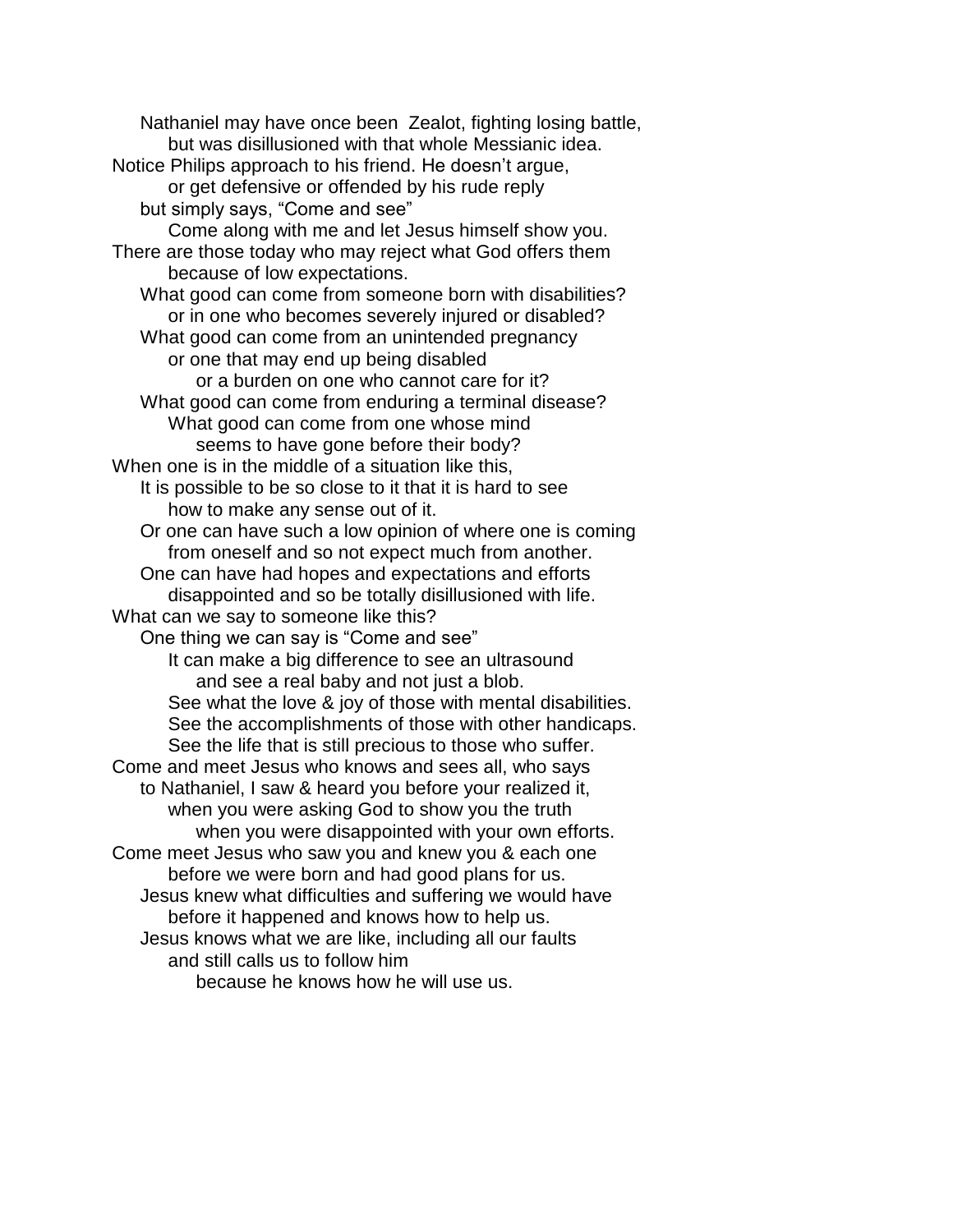## JESUS SHOWS WHAT GOOD COMES FROM HEAVEN

<sup>49</sup> Nathanael answered him, "Rabbi, you are the Son of God! You are the King of Israel!" <sup>50</sup> Jesus answered him, "Because I said to you, 'I saw you under the fig tree,' do you believe? You will see greater things than these."<sup>51</sup> And he said to him, "Truly, truly, I say to you, you will see heaven opened, and the angels of God ascending and descending on the Son of Man."

Philip sees Jesus as a man from Nazareth, the son of Joseph, yet does recognizes him as the one written about in the law of Moses and in the prophets. the one who fulfills all God's commandments we fail to keep and who keeps all God's promises to help his people with healing and rescue from their enemies. Then, when Jesus reveals his amazing knowledge of Nathaniel, he realizes he is not just a man who can do that. He is the son of God himself, the ruler of God's people who has come to us in person. He is the king of Israel who will free us from our enemies, not just human powers but the devil and death itself not by just by helping us fight back but by fighting and wining the victory for us. Jesus says we will see even more than that. Not only is he God who has come to be with us and to help us with all our struggles and suffering here but he opens up heaven for us. He is the portal to heaven that Jacob saw when he saw angels ascending & descending to him. He is the Son of Man Daniel saw who presided over the final judgment and welcomed people to eternal life. Philip and Nathaniel went on to see Jesus die on the cross and once again they were disappointed and wondered what good could come of that until Jesus rose again and showed that this suffering is itself the way he defeated sin, death and the devil. The went on to see Jesus ascending into heaven, welcomed by his holy angels. And again may have felt disappointed and alone until angels came to say he will come take us there too.